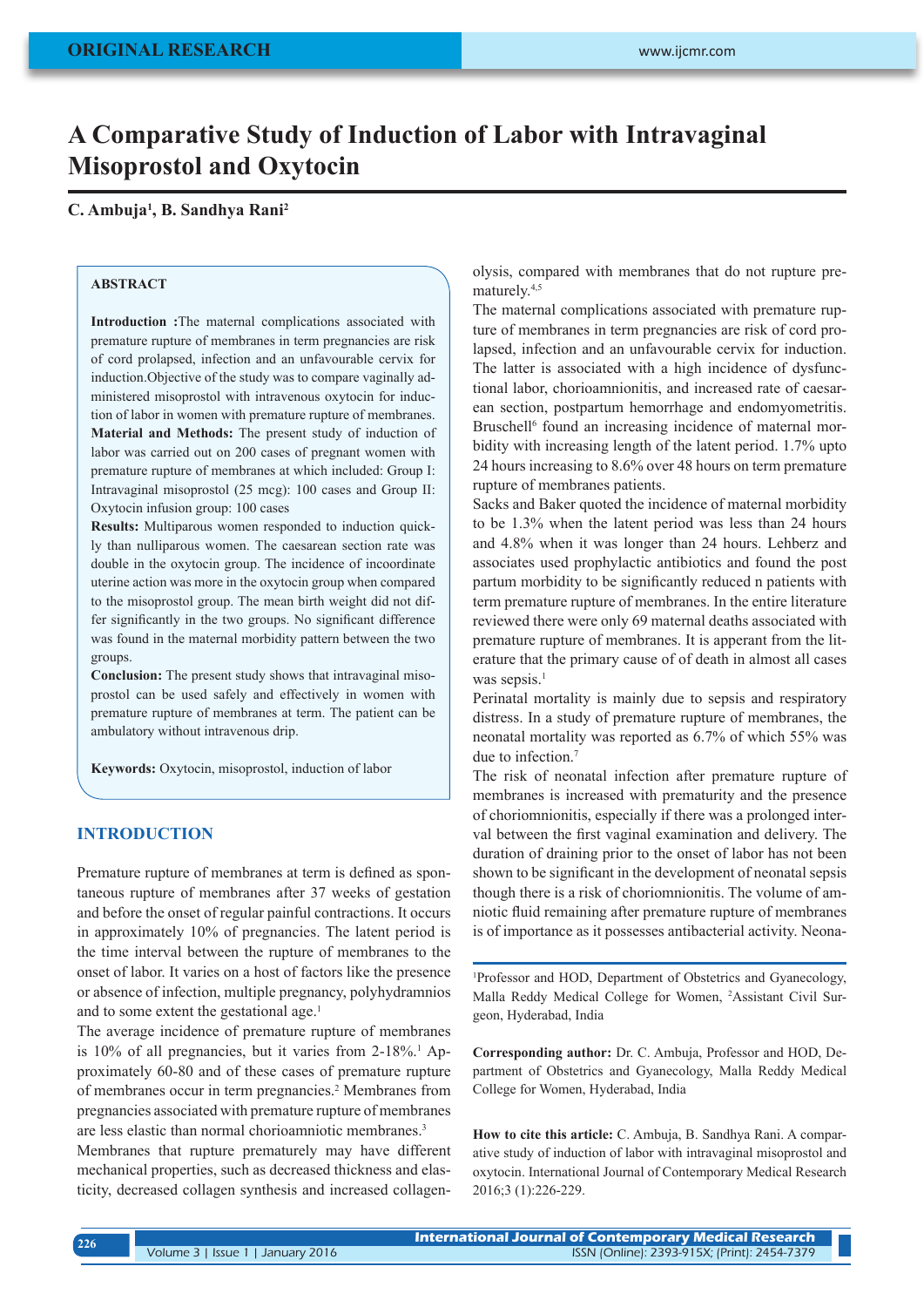tal infection may manifest as septicaemia (4.9%), meningitis (3.4%), pneumonia (4.8%), pyoderma (3.6%), umbilical sepsis (3%) and conjunctivitis  $(23.1\%)$ .<sup>7</sup>

# **MATERIAL AND METHODS**

The present study of induction of labor was carried out on 200 cases of pregnant women with premature rupture of membranes at which included:

Group I: Intravaginal misoprostol (25 mcg): 100 cases

Group II: Oxytocin infusion group: 100 cases

Women with cephalo pelvic disproportion, parity more than 5, post caesarean pregnancy, any moderate or severe pre existing medical disease such as cardiovascular disease or chronic renal failure, malpresentation, evidence of chrioamnionitis as determined by temperature > 100.4 degree F and the presence of uterine tenderness or foul smelling amniotic fluid, active herpes simplex infection, placenta previa or unexplained vaginal bleeding, any contraindication for the use of prostaglandin such as glaucoma or sickle cell disease or bronchial asthma were excluded from the study.

#### **Misoprostol group**

In the misoprostol group, 25 mcg of misoprostol was placed in the posterior fornix. Fetal heart rate were monitored every half an hour. The dose was repeated every 3 hours and was continued in the active phase of labor also till the patient delivered. The induction was stopped if the patient developed hyper stimulation or fetal distress.

The progress of labor was followed by a partogram. If there was no response even with 8 doses of misoprostol or on any evidence of fetal distress, it was considered as failed induction and LSCS was done.

The uterine contractions were monitored for any tachy systole, hypertonus and hyper stimulation syndrome.

#### **Oxytocin induction group**

Induction of labor was done with intravenous oxytocin drip after assessing the initial Bishop score and pelvic assessment.

Five units of syntocionon was added to 500 ml of 5% dextrose in primigravidae or 2.5 units of syntocionon in case of multigravidae was stated as IV drip. The drip rate was started with 6 mu/min inprimis and 4 mu/min in multis over a period of an hour until the patient developed three regular contractions in a period of 10 minutes and each contraction lasting for about 40-50 seconds with a period of relaxation in between, the maximum dosage of oxytocin given was upto 20 mu/min.

Clinical monitoring of patient was done as follows:

- 1. Hourly blood pressure and pulse rate
- 2. Two hourly temperature recording
- 3. Fetal heart rate every 15 minutes in the first stage and every five minutes in the second stage.
- 4. Uterine contractions, their intensity, frequency and du-

ration by external palpation.

If there was progress in labor, the induction with oxytocin was continued till delivery. If no response to induction was seen or any complications developed, the induction was stopped and an LSCS was done.

If the induction resulted in a vaginal delivery of a healthy child either naturally or helped out with forceps or vacuum extraction, it was a successful induction.

Failed induction was defined as no appreciable change in the cervix after eight hours of adequate uterine contractions or as no progressive increase in cervical dilatation after more than two hours in the active phase of labor.

The following observations were made and compared between the two groups.

- 1. Induction to delivery interval.
- 2. Mode of delivery
- 3. Maternal side effects
- 4. Neonatal side effects
- 5. Neonatal outcome
- 6. Success and failure rates
- 7. The patients in both the groups were kept in the hospital for one week after delivery for observation.

# **RESULTS**

Table 1 shows induction delivery interval in nulliparous and multiparous women in both the groups. Nulliparous women: 56% of cases delivered within 9 hours and 88.8% of cases delivered within 12 hours in the misoprostol group. In the oxytocin group only 41% of cases delivered within 9 hours and 82% delivered within 12 hours. After 12 hours the effect was almost same in both the groups indicating response of uterus to prostaglandin is quicker than oxytocin.

Multiparous women: 83% of cases delivered within 9 hours in the misoprostol group and 67% delivered within 9 hours in the oxytocin group. After 9 hours, the effect was almost the same in both the groups. The mean induction delivery interval was 3.7 hours in the misoprostol group and 7.5 hours in the oxytocin group. Multiparous women responded to induction quickly than nulliparous women.

92% misoprostol treated women delivered vaginally ad 84%

| <b>Induction</b><br>delivery<br>interval                        | Misoprostol group   |                     | Oxytocin group<br>$(n = 58)$ |                     |
|-----------------------------------------------------------------|---------------------|---------------------|------------------------------|---------------------|
|                                                                 | Nullip-             | multip-             | Nullip-                      | multip-             |
|                                                                 | arous               | arous               | arous                        | arous               |
|                                                                 | women<br>$(n = 54)$ | women<br>$(n = 46)$ | women<br>$(n = 58)$          | women<br>$(n = 42)$ |
|                                                                 |                     |                     |                              |                     |
| $>$ 3 hours                                                     | 2(4%)               | 4(9%)               | 2(3%)                        | $4(10\%)$           |
| 3-6 hours                                                       | 4(7%)               | 28 (61%)            | $6(10\%)$                    | 8(19%)              |
| 6-9 hours                                                       | 24 (44%)            | 6(13%)              | 16(28%)                      | 16(38%)             |
| $9-12$ hours                                                    | 18 (33%)            | 6(13%)              | $24(41\%)$                   | 10(24%)             |
| $>12$ hours                                                     | $6(11\%)$           | 2(4%)               | 10(17%)                      | 4(9%)               |
| Table-1: Induction delivery interval in nulliparous and multip- |                     |                     |                              |                     |
| arous women                                                     |                     |                     |                              |                     |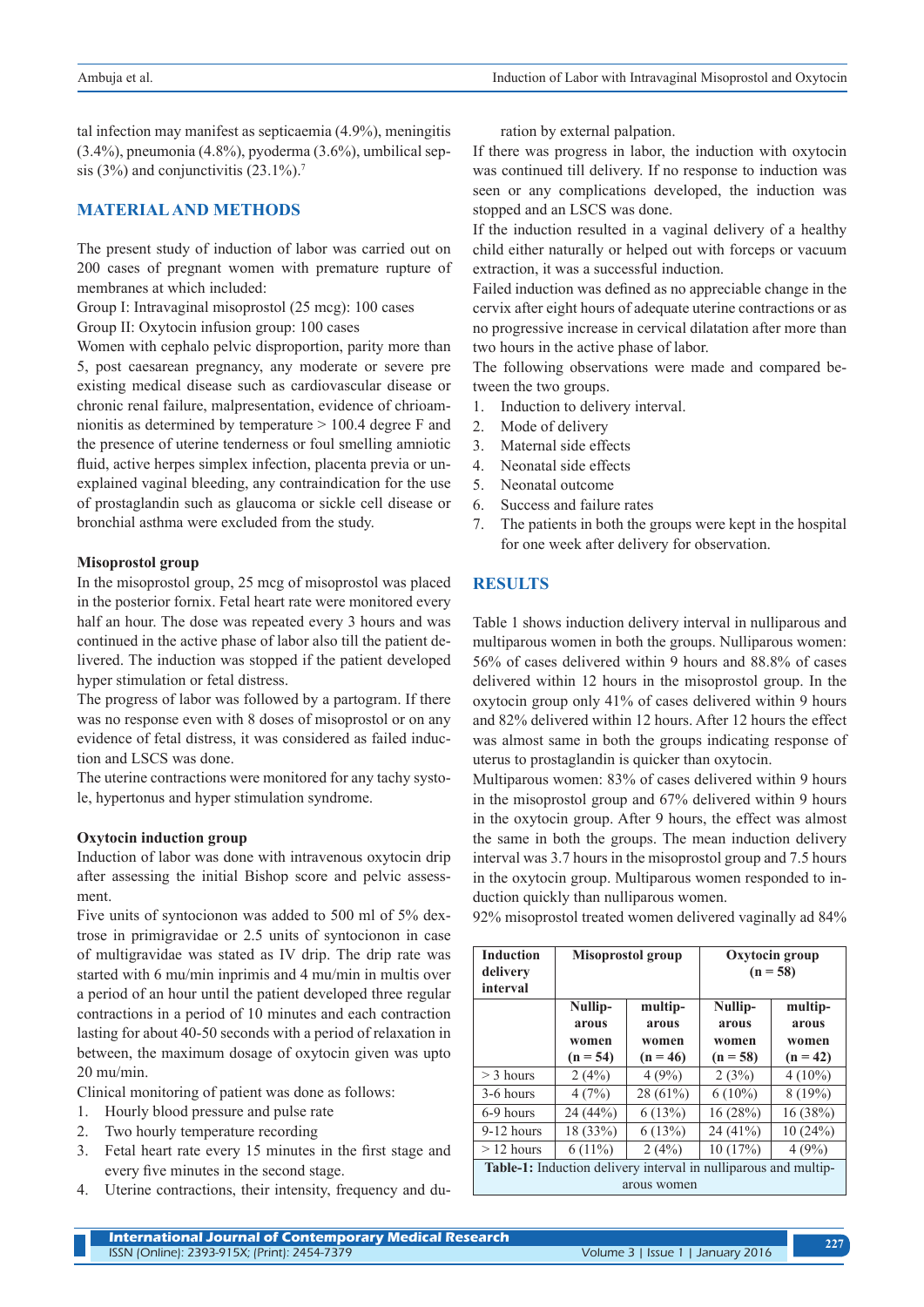oxytocin treated women delivered vaginally. 8% misoprostol treated women underwent caesarean secton and 16% oxytocin treated women underwent caesarean section which shows that the caesarean section rate was double in the oxytocin group.

Table 3 shows that in the misoprostol group the maternal side effects were minimal when compared with the oxytocin group. The incidence of chorioamniotis, fetal heart rate variations and puerperal pyrexia were similar in both the groups. The incidence of incoordinate uterine action was more in the oxytocin group when compared to the misoprostol group.

Table 4 shows the neonatal outcome in both the groups. The mean birth weights, the Apgar scores < 7 at 1 and 5 minutes and the percentage of infancts requiring admission to NICU were similar in the two groups.

The neonatal complications were similar in both the groups. Meconium aspiration was more in the misoprostol group and jaundice in the oxytocin group.

# **DISCUSSION**

The use of vaginal misoprostol reduced the duration of labor in the nulliparous women. No patient in the misoprostol group required oxytocin for augmentation of labor. This is in contrast to Wing et al study.<sup>8</sup>

No case of hyper stimulation was seen in the misoprostol group. Tachysystole was observed in two cases of oxytocin group and one case in the misoprostol group, in contrast to the studies of Sanchez R et al.<sup>9</sup> The present study showed that low dose vaginal misoprostol is associated with lower rate of tachysystole and hyper stimulation. This finding was in accordance with Wing et al study.8

 Post partum hemorrhage was observed in 4% of the oxytocin group. In the misoprostol group two cases had small cervical lacerations, leading to PPH of about 750 ml, which were sutured. The overall blood loss was reduced in the misoprostol group. Very few investigations have studied the incidence of PPH following induction with oral prostaglandin.10 They found no case of PPH in  $PGE_1$  induced group as compared to 6 (12%) cases in oxytocin group.

The maternal and perinatal outcome ws similar in both the groups. This is similar to the study of Wing et  $al<sup>8</sup>$  and Sanchez R et al.<sup>9</sup>

The rate of forceps delivery was more among oxytocin group in the present study, the main indication being fetal distress in the 2nd stage of labor.

The mena birth weight did not differ significantly in the two groups which is similar to the study by Wing et al.8

The vaginal misoprostol was well tolerated in all cases and not patient developed nausea, vomiting or diarrhea. In the oxytocin group there were complications like thrombophlebitis and drip reaction.

No significant difference was found in the maternal morbidity pattern between the two groups. This finding is similar to that of Hannah ME et al.<sup>11</sup>

| Mode of delivery                                          | <b>Misoprostol</b><br>group $(n = 100)$ | Oxytocin group<br>$(n = 100)$ |  |  |
|-----------------------------------------------------------|-----------------------------------------|-------------------------------|--|--|
| Spontaneous                                               | 84                                      |                               |  |  |
|                                                           |                                         |                               |  |  |
| Vacuum extraction                                         |                                         |                               |  |  |
| Low forceps                                               |                                         | 10                            |  |  |
| Caesarean section                                         |                                         | 16                            |  |  |
| Table-2: Mode of delivery in the misoprostol and oxytocin |                                         |                               |  |  |
| group                                                     |                                         |                               |  |  |

| <b>Complications</b>                                   | <b>Misoprostol</b><br>group $(n = 100)$ | Oxytocin group<br>$(n = 100)$ |  |  |
|--------------------------------------------------------|-----------------------------------------|-------------------------------|--|--|
| Gastrointestinal                                       |                                         |                               |  |  |
| Drip reaction                                          |                                         |                               |  |  |
| Hyper stimulation                                      |                                         | $\mathfrak{D}_{\mathfrak{p}}$ |  |  |
| Tachysystole                                           |                                         | $\overline{2}$                |  |  |
| FHR variations                                         | 10                                      | 12                            |  |  |
| Chorioamnionitis                                       |                                         | $\mathcal{D}$                 |  |  |
| Puerperal pyrexia                                      | 2                                       | $\mathfrak{D}$                |  |  |
| Thrombophlebitis                                       |                                         |                               |  |  |
| Table-3: Comparison of complications in the two groups |                                         |                               |  |  |

| <b>Neonatal outcome</b>                               | <b>Misoprostol</b><br>group<br>$(n = 100)$ | Oxytocin<br>group<br>$(n = 100)$ |  |  |
|-------------------------------------------------------|--------------------------------------------|----------------------------------|--|--|
| Apgar $<$ 7                                           |                                            |                                  |  |  |
| 1 min                                                 | 8                                          | 14                               |  |  |
| 5 min                                                 | 2                                          | 04                               |  |  |
| Mean Birth weight (kg)                                | 2.7                                        | 2.85                             |  |  |
| Neonatal infection                                    |                                            |                                  |  |  |
| Admission to NICU                                     | 6                                          | 10                               |  |  |
| Table-4: Comparison of neonatal outcome in two groups |                                            |                                  |  |  |

| neonatal complications                                      | <b>Misoprostol</b><br>group<br>$(n = 100)$ | Oxytocin<br>group<br>$(n = 100)$ |  |
|-------------------------------------------------------------|--------------------------------------------|----------------------------------|--|
| Birth asphyxia                                              |                                            |                                  |  |
| Meconium aspiration                                         |                                            |                                  |  |
| Jaundice                                                    |                                            |                                  |  |
| Table-5: Comparison of neonatal complications in two groups |                                            |                                  |  |

# **CONCLUSION**

The present study shows that intravaginal misoprostol can be used safely and effectively in women with premature rupture of membranes at term. The patient can be ambulatory without intravenous drip.

#### **REFERENCES**

- 1. Gunn A, Hudson FP. Oxytocin and neonatal hyper bilirubeinemia. Lancet 1972;2:823.
- 2. Allen SR. Premature rupture of membranes. Clin Obstet Gynecol 1991;33:685-93.
- 3. Lonkey NM, Hayashi, Robert H. A proposed mechanism of premature rupture of membranes. Obstet Gynecol Surv 1988;43:22-8.
- 4. Artal, Sokil RJ, Newman M, Burstein AH. The me-